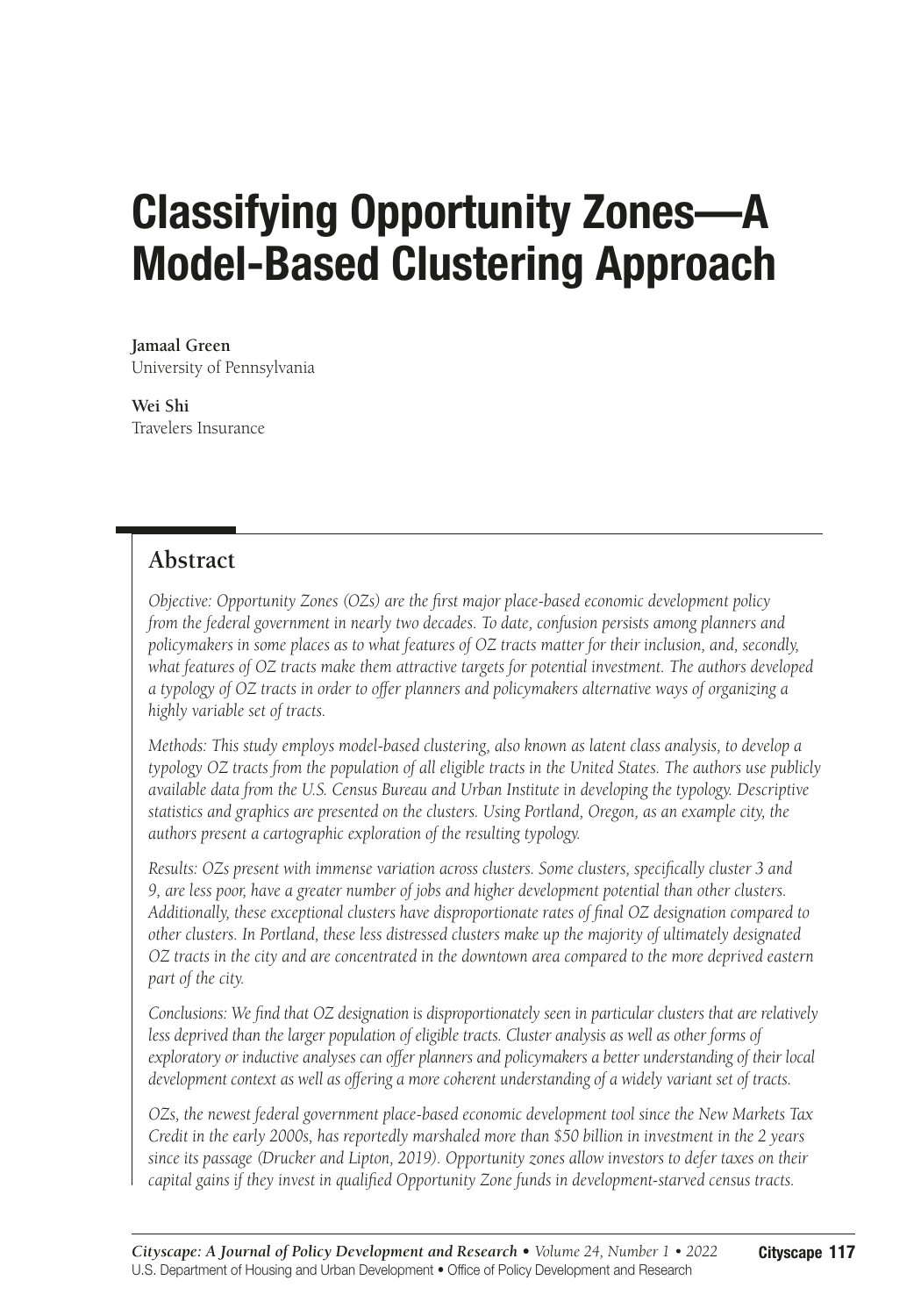# **Abstract (continued)**

*Recent investigations show a disproportionate amount of investment being steered into a minority of tracts that formally qualified for the program based on their income but are not suffering from a lack of development (Buhayar and Leatherby, 2019; Drucker and Lipton, 2019; Ernsthausen and Elliott, 2019).*

*A central tension in those articles concerning Opportunity Zone investment is that the Tax Cut and Jobs Act of 2017 used a broad qualifying rule for Opportunity Zone designation based only on tract income to maximize flexibility. It resulted in variations within designated Opportunity Zones in terms of their socioeconomic characteristics but also redevelopment attractiveness. An important issue for economic development researchers and analysts is to find alternative ways of organizing Opportunity Zones into more useful categories of analysis than simply qualified or non-qualified Opportunity Zone designations.*

*This paper presents model-based clustering, also known as latent class analysis. This unsupervised machine learning technique is one way to address the difficulties of classifying designated Opportunity Zone tracts. The remainder of this article will offer background on some troubling OZ issues, a description of latent class analysis through model-based clustering, and the results of cluster analysis and its relationship with Opportunity Zone designation. The findings contribute to a better understanding of the variation of eligible tracts and what features make the zones attractive for designation.*

# **Background**

# Opportunity Zone Concerns

This article will not cover the extensive background on the OZ program design and history because it has been well documented in this issue. Still, it is important to note OZs have been particularly successful in garnering extensive investments in a short time. Early estimates showed more than \$50 billion already invested in OZs through Qualified Opportunity Funds (QOFs) in 2019. Taking the COVID-19 pandemic into account, the authors suggest that OZ investment has very likely continued to grow at a healthy clip (Drucker and Lipton, 2019).

Investment numbers aside, OZs have multiple areas of concern. First, until recently, no mechanisms were available for tracking investment in OZs because such a requirement was not included in the basic legislation. The Treasury Department recently modified form 8996, which requires investors to report that they meet the 90-percent investment standard for investing in an OZ property within a QOF. Although this was a much-needed reform, the form 8996 data are not publicly available, but some recent work has used those data (Kennedy and Wheeler, 2021). As such, it is impossible to track exactly in what QOFs are investing and, more importantly, where such investments are going. With the revision to form 8996 and the prospect of publicly available QOF data, however, researchers may have the information necessary to better track and evaluate the program. Second, OZ designation was intentionally designed to encourage flexibility on the part of states, but the rules for designation are an income cut-off. The income rules, taken from the eligibility requirements of the New Markets Tax Credit program, specify all census tracts with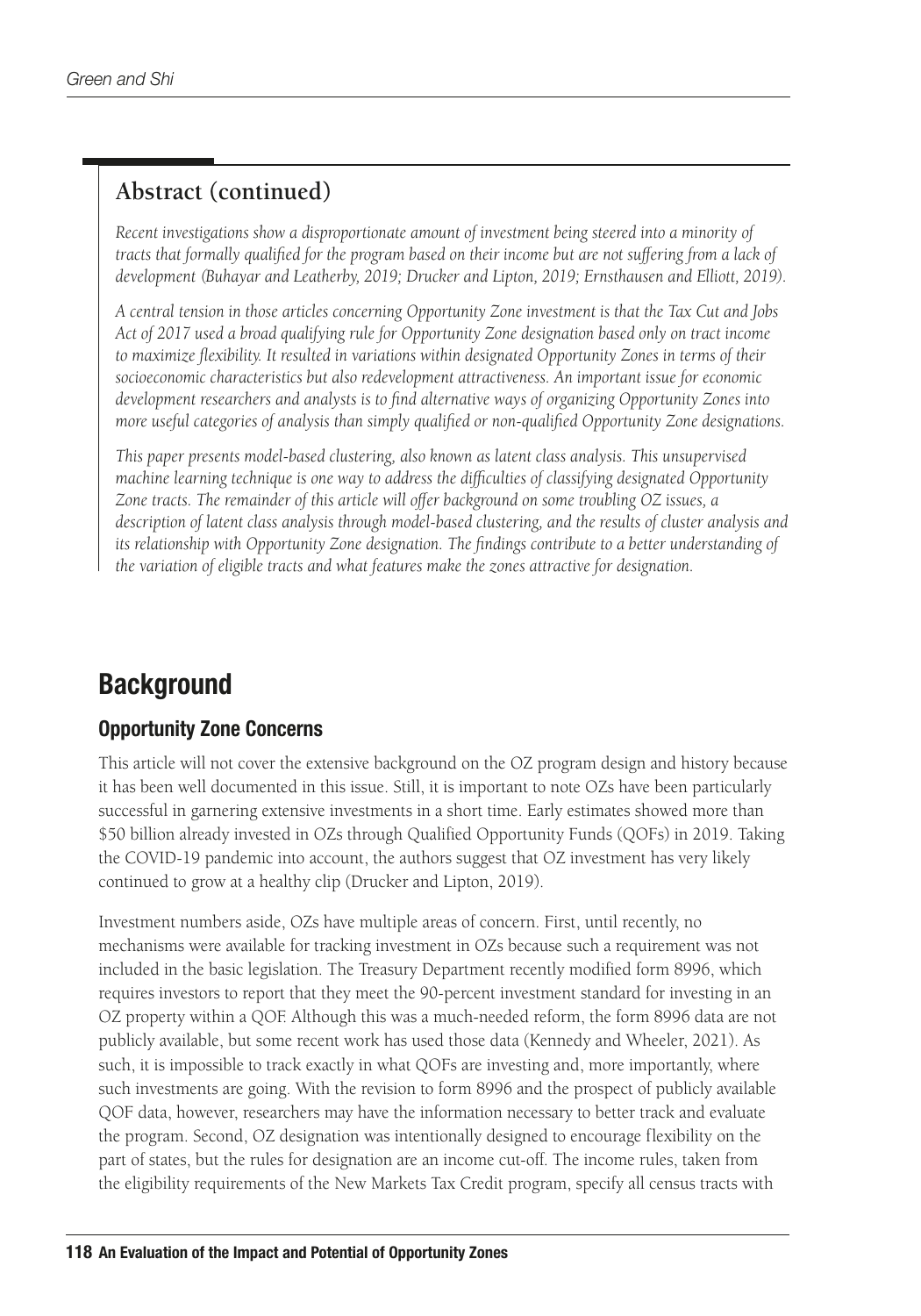a poverty rate equal to or greater than 20 percent for tracts within metropolitan areas and 80 percent of state median family income for tracts in nonmetropolitan areas. Those income rules yielded a qualified pool of approximately 31,000 tracts. Of that pool, the states could nominate up to 25 percent of eligible tracts for designation. Those broad income rules allow for a significant amount of variation within qualified Opportunity Zones and bring about basic questions as to how disinvestment is understood by the federal government.

This flexibility and variation of qualified Opportunity Zones, framed as a boon to investors seeking successful returns, also exposes Opportunity Zones to various inefficiencies. First is the concern that Opportunity Zone designation offers tax cuts for investments that would have already occurred in low-income, albeit commercially attractive, tracts. That concern is a central theme of recent journalistic pieces highlighting Opportunity Zone activity in major downtown areas of multiple cities that are undergoing building booms (Buhayar and Leatherby, 2019; Drucker and Lipton, 2019). This kind of program design not only robs the Treasury of potential capital gains tax revenue but also potentially siphons investment away from marginal tracts that nevertheless would be attractive targets for investment if not for the existence of exceptional low-income but development-rich tracts.

### Designation and Investment Questions

Improper designation of eligible tracts creates a risk of tracts that might not need additional incentives for investment, crowding out tracts that need help attracting investment. This risk is present in many place-based programs, but evidence indicates that OZs are more extreme than other programs regarding improper designation. In a recent piece, Brazil and Portier (2021) compared tract designations across four federal place-based programs: the New Markets Tax Credit, Opportunity Zone, Low Income Housing Tax Credit, and Community Development Financial Institution Fund programs. The authors found that although all four programs suffer from potential designation issues by selecting tracts already in a process of gentrification, OZdesignated tracts were nearly twice as likely to be gentrifying compared with tracts eligible in the comparator programs. In terms of investment, Kennedy and Wheeler (2021) found that in their sample of OZ returns, 84 percent of designated tracts did not receive any investment. Furthermore, they found that tracts receiving funding had generally higher incomes, educational attainment, population densities, and amenities.

Those recent works offer information on some of the potential imbalances within OZs and make better identifying and organizing potentially attractive OZs an urgent task for planners and policymakers. The rest of this paper explores developing and offering a typology of tracts.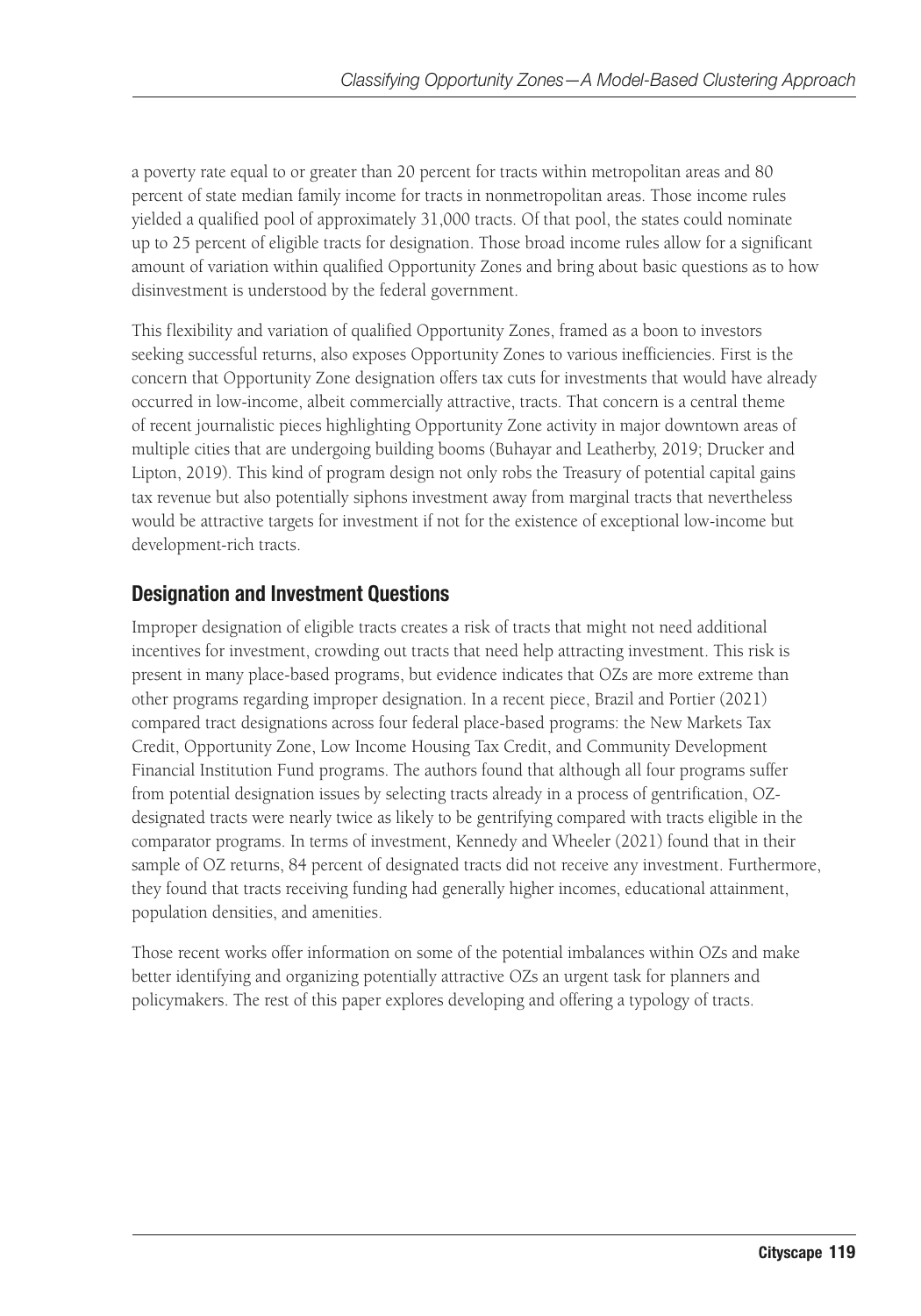# Data and Methodology

### **Data**

The primary dataset comprises three publicly available data sources:

- American Community Survey (ACS).
- Longitudinal Employer-Household Dynamics Origin-Destination Employment Statistics (LEHD LODES) from the U.S. Census Bureau.
- Opportunity Zone Investment Score tool from the Urban Institute

#### **American Community Survey Neighborhood Deprivation Index**

Using the 2011–2015 ACS, the authors estimated a composite neighborhood deprivation index (NDI). The NDI developed by Messer et al. (2006) is a composite measure of material deprivation derived from the first principal component of a set of census variables. The NDI is made up of the first component of a set of 8 out of 20 census variables: share of males in management and professional occupations, share of crowded housing, share of households in poverty, share of female-headed households with dependents, share of households on public assistance, share of households earning less than \$30,000 per year, share of the population earning less than a high school diploma, and share unemployed. This component is estimated using principal component analysis, a dimension reduction technique. Across the different regions Messer and her colleagues used to calibrate their measure, the first component accounted for up to 73 percent of variation. Final component scores were standardized with a mean of 0 and a standard deviation of 1. The NDI allows for a multidimensional measure of deprivation above and beyond the inclusion of only income-related variables.

### **LEHD LODES**

Longitudinal Employer-Household Dynamics (LEHD) Origin-Destination Employment Statistics (LODES) Workplace Area Characteristics (WAC) data were collected for the year 2016 for all eligible census tracts (U.S. Census Bureau, 2019). The LODES data are a mix of administrative datasets, including Unemployment Insurance, Quarterly Census of Employment and Wages filings, and additional censuses and surveys. The public data provide geographically fine data on where employees live and work. From the LODES WAC files, data were collected on employment information for all primary jobs (LEHD job type code "JT01"), aggregated to the census tract level across all available industries using the lehdr package in R (Green, Mahmoudi, and Wang, 2019; R Core Team, 2020). LEHD industry employment estimates were further reduced from 20 industry categories to 4 principal components to aid clustering.

### Opportunity Zone Investment Tool

The Urban Institute developed a tool (Theodos et al., 2018) that ranks the investment attractiveness of eligible OZ tracts. The investment score summarizes how multiple investments flow into a tract on the basis of commercial, multifamily, single-family, and small business lending.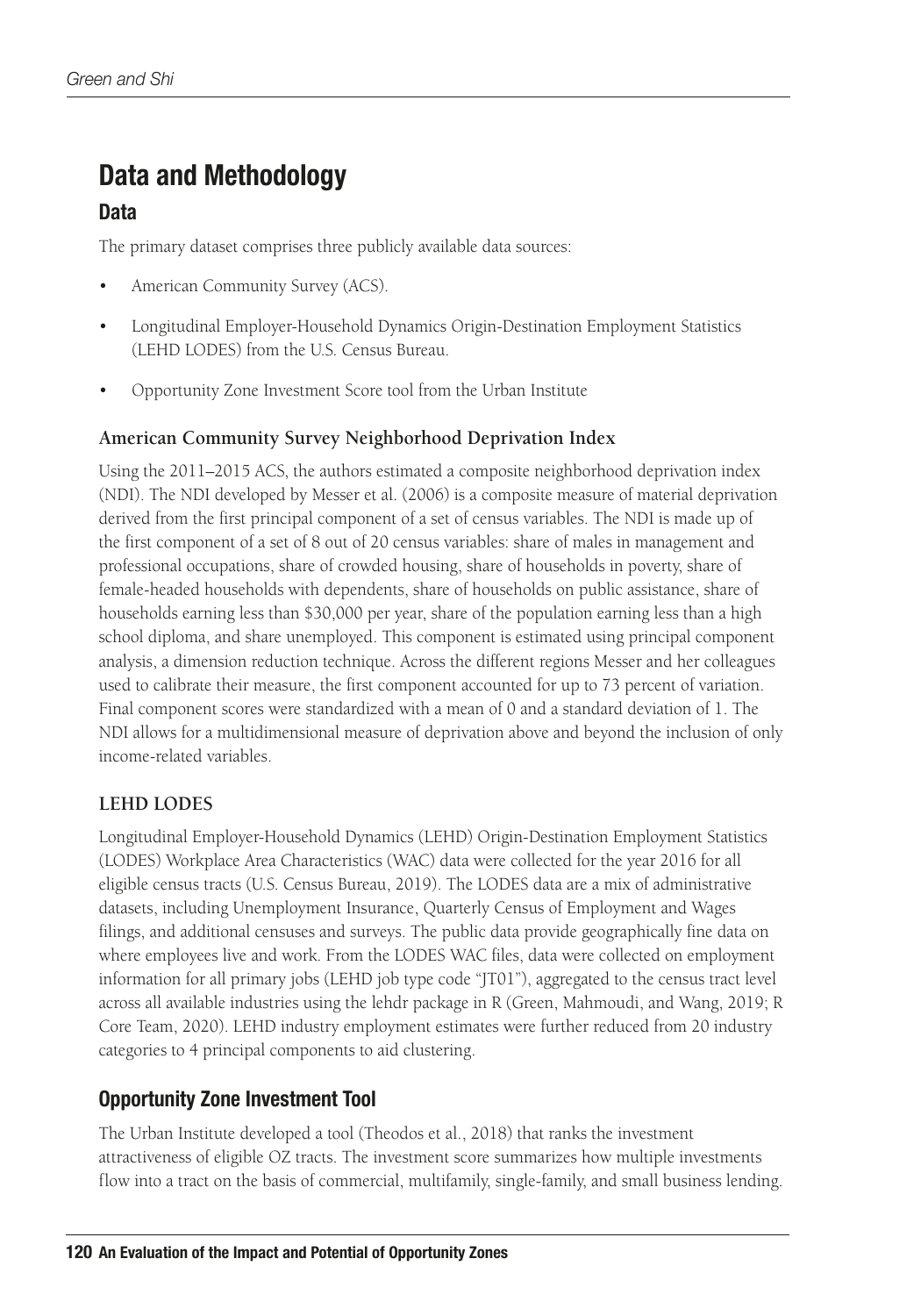Commercial and multifamily lending flows were taken from 2011–2015 CoreLogic, Inc.<sup>1</sup> data on loans (single loans less than \$100 million), aggregated at the census tract level. The commercial lending score is an investment-to-employee ratio calculated from an annual average of the value of the loans divided by the number of employees in a tract derived from the LODES workplace association file for all tracts with at least 200 jobs. The multifamily lending score used an annual average at the tract level divided by the number of multifamily units derived from the 2011–2015 ACS. The multifamily score was calculated for census tracts with at least 200 multifamily units. The single-family lending score used 2011–2015 Home Mortgage Disclosure Act<sup>2</sup> home purchase loans averaged at the tract level divided by the number of single-family units with at least 200 singlefamily units. Finally, the small business lending score used Community Reinvestment Act data from 2011–2015.<sup>3</sup> Similar to the other measures, this score estimates an annual average at the tract level divided by the number of small business employees in a tract. The number of small business employees was derived from the LODES WAC file for employees in firms with 19 or fewer workers. The final composite score is the average of the z-scores for each component for all eligible tracts. Finally, tracts within the same territory or state were given a decile ranking of the z-scores, for a final score of 1–10. The investment score data table also includes a "social change" flag as a rough estimate of gentrification, but it is not used in this analysis.

# Methodology

### **Dimension Reduction Through Principal Component Analysis**

Before clustering, it is often necessary to perform a dimension reduction for two reasons. First, cluster analyses can be computationally expensive in the face of many independent variables, so determining a more optimal combination of variables before clustering can save time. Second, many clustering algorithms can have highly correlated predictor variables that can degrade the performance of an algorithm.

Principal component analysis is a tool to reduce the data dimension of several interrelated variables while maximizing the variability to present the data. This step can be achieved by transforming the original variables into a new set of orthogonal variables, called principal components; each component is a linear combination of the original variables. The principal components are uncorrelated and summarize a decreasing portion of the total variance of the original data. This method is useful when the original variables are correlated, and a large portion of the data variance can be captured by the first few principal components (Shiva Nagendra and Khare, 2003). Employment data of different industry sectors for each census tract were gathered for the analysis. More than 20 industry sectors are specified in the LODES workplace association file, and most are highly correlated with each other. Thus, principal component analysis(PCA) is a promising approach to reducing the high dimensional nature of industry data compared with removing or manipulating certain industry sector variables manually.

<sup>1</sup> Theodos, Brett, Brady Meixell, and Carl Hedman. 2018. *Did States Maximize Their Opportunity Zone Selections?* Washington, D.C.: Brookings Institution, Metropolitan Housing and Communities Policy Center. [https://www.urban.org/policy-centers/metropolitan-housing-and-communities](https://www.urban.org/policy-centers/metropolitan-housing-and-communities-policy-center/projects/opportunity-zones-maximizing-return-public-investment)[policy-center/projects/opportunity-zones-maximizing-return-public-investment](https://www.urban.org/policy-centers/metropolitan-housing-and-communities-policy-center/projects/opportunity-zones-maximizing-return-public-investment) 2 Ibid.

<sup>3</sup> Ibid.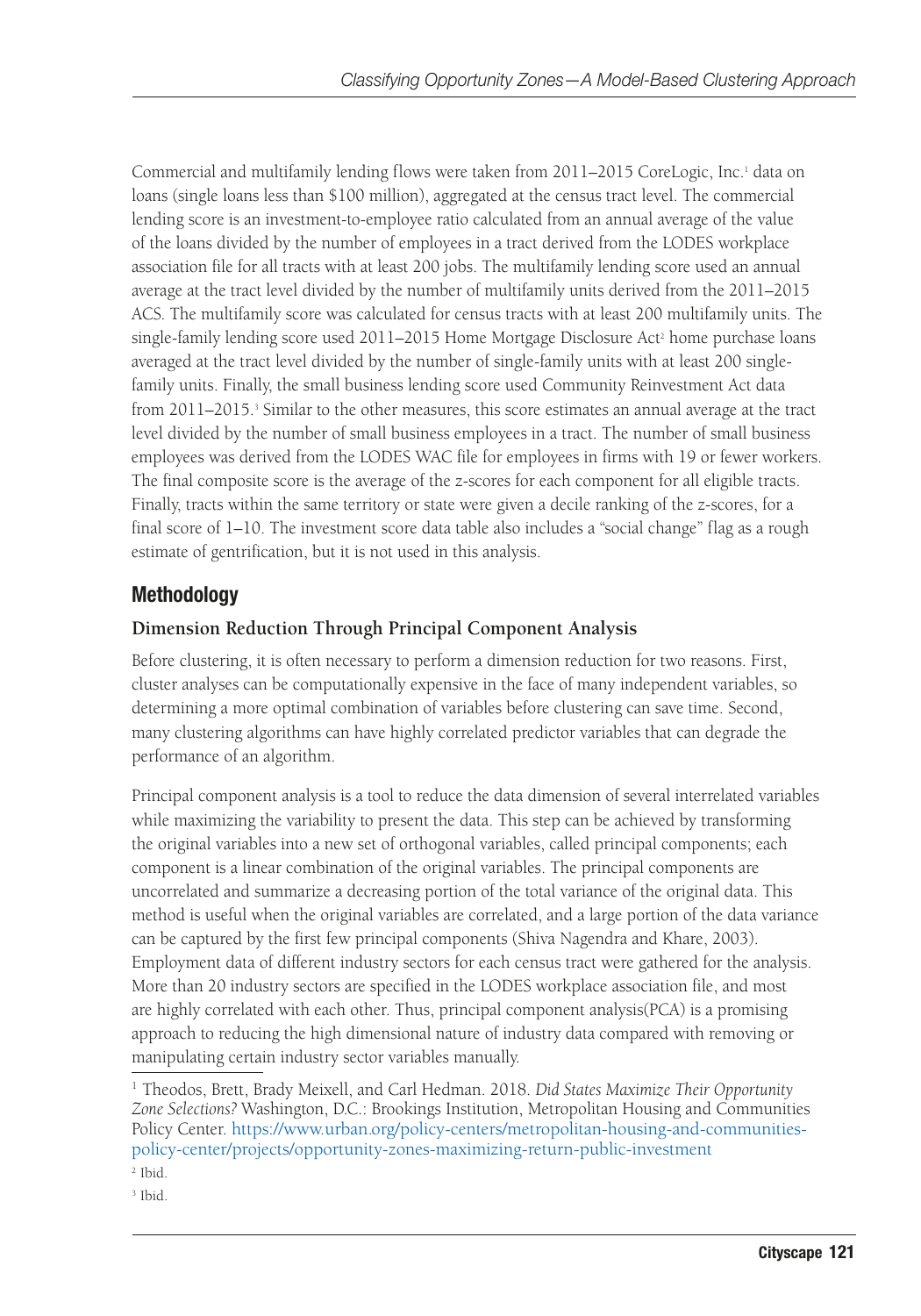The **psych** package in R version 4.0 is used to calculate the principal components. Varimax rotation is specified to maximize the sum of the variances of the squared loadings (the linear combination weights) to highlight a small number of important variables. This rotation technique enables each principal component to have only a small number of variables with larger loadings, whereas the rest of the variables in a component are close to zero. This step helps with the overall interpretability of the principal components.

#### **Latent Class Analysis in mclust**

Also known as "cluster analysis," latent class analysis can be broadly defined as classifying similar objects into groups in which the number and form of groups are unknown (Vermunt and Magidson, 2002). Multiple techniques, ranging from relatively simple algorithms such as k-means clustering to advanced hierarchical methods, exist.

This paper uses a model-based approach to group Opportunity Zone tracts into clusters based on shared attributes. Model-based approaches differ from techniques such as k-means by estimating a series of models for determining cluster membership. A model-based approach offers the analyst the following advantages over other clustering techniques. First, cluster membership is based on the predicted probability of membership as opposed to partitioning on some summary value, meaning that the membership results are less arbitrary, and the probabilistic nature of these clusters allows for the display of uncertainty of membership given model parameters. Second, because the analyst does not have to provide a preset number of clusters or classifiers, model-based approaches are truly data driven. Third, the model-based approach can take both continuous and discrete data and does not require scaling of variables (Vermunt and Magidson, 2002: 5–6).

The general form of Gaussian finite mixture models takes an estimated probability density function calculated in the mixture model for a model of K number of clusters:

$$
f(x_i; \theta) \ = \ \sum_{k\,=\,1}^K \mathrel{\mathop{\sqcup\hspace{-.8em}\sqcup}^{_\mathit{K}}} \pi_k \, f_k (\, y_i \, \mid \, \theta_k \, )
$$

θ takes the form of the parameter of the mixture model, whereas  $f_k(y_i|\theta_k)$  is the *kth* cluster density for observation *xi*, with θ*k* being the mixing probabilities in the final *K* groups (Scrucca et al., 2016). Because the form of the parameters that make up individual clusters is unknown, mixture models use a Maximum Likelihood Estimator (MLE) for calculating group membership. Although a Gaussian is assumed for basic mixture models, final clusters can take multiple shapes with differing volumes and orientations as calculated from their covariance matrices (Scrucca et al., 2016; Vermunt and Magidson, 2002). This geometric flexibility of mixture models is another advantage that allows for a wider variety of distributions to define cluster membership than basing membership on a single summary statistic or presupposing the underlying data structure. Researchers offer multiple ways to evaluate final models. The Bayesian Information Criterion (BIC) is generally used as a measure of model fit, and the model that maximizes BIC is generally considered best given the data provided. Another likelihood measure, the integrated complete-data likelihood (ICL), uses BIC as one of its terms and penalizes the initial BIC score by how much overlap exists among clusters (Scrucca et al., 2016: 9).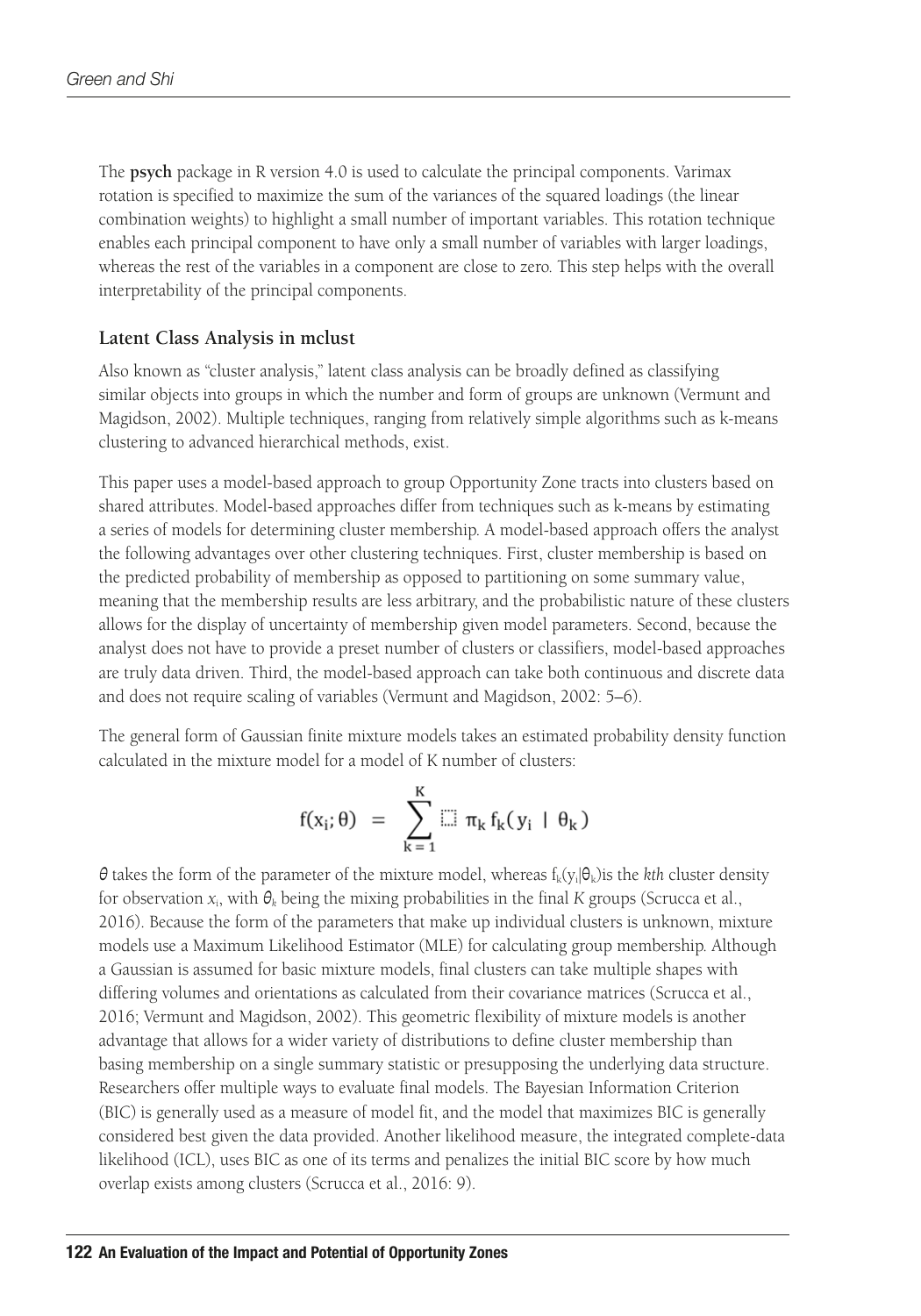The **mclust** package in R version 4.0 was used to estimate clusters (R Core Team, 2020; Scrucca et al., 2016).

# **Results**

### Employment-based Principal Components Analysis

To better represent the local economic context of OZ tracts, a principal component analysis (PCA) was performed on the 20 industry sectors present in the 2016 Longitudinal Employer-Household Dynamics (LEHD) Origin-Destination Employment Statistics (LODES) workplace association file. The PCA with varimax rotation returned a list of principal components (RCs). The first four RCs take account of 50 percent of the variance of the overall employment structure. One can further apply those RCs to the cluster analysis to represent the economic activity of the tracts.

Exhibit 1 displays the loadings estimated from the principal component analysis. The loadings are the correlations of the variables to their principal component. The variables with correlations greater than 0.5 for their respective components are bolded to show what variables strongly affect that component (we do not include correlation estimates less than .1 for clarity). Examining these highly correlated loadings provides a better interpretation of what the loadings represent as a combination of variables.

| PCA Loadings from LEHD LODES   |                 |                 |                 |          |  |  |  |  |  |
|--------------------------------|-----------------|-----------------|-----------------|----------|--|--|--|--|--|
| <b>Industries</b>              | RC <sub>1</sub> | RC <sub>2</sub> | RC <sub>3</sub> | RC4      |  |  |  |  |  |
| Agriculture                    |                 |                 |                 |          |  |  |  |  |  |
| Mining                         | 0.193           | 0.151           | 0.519           | $-0.328$ |  |  |  |  |  |
| <b>Utilities</b>               |                 | 0.11            | 0.805           |          |  |  |  |  |  |
| Construction                   | 0.25            | 0.729           |                 |          |  |  |  |  |  |
| Manufacturing                  |                 | 0.68            |                 |          |  |  |  |  |  |
| Wholesale                      | 0.267           | 0.802           |                 |          |  |  |  |  |  |
| Retail                         | 0.361           | 0.363           | $-0.115$        | 0.349    |  |  |  |  |  |
| Transportation and Warehousing |                 | 0.561           |                 |          |  |  |  |  |  |
| Information                    | 0.582           |                 | 0.123           |          |  |  |  |  |  |
| Finance                        | 0.771           |                 | 0.124           |          |  |  |  |  |  |
| <b>Real Estate</b>             | 0.719           | 0.276           |                 | 0.167    |  |  |  |  |  |
| <b>Professional Services</b>   | 0.86            |                 | 0.181           |          |  |  |  |  |  |
| Management                     | 0.54            | 0.1             | 0.228           | $-0.111$ |  |  |  |  |  |
| Administration and Support     | 0.622           | 0.447           |                 | 0.117    |  |  |  |  |  |
| Education                      |                 |                 | 0.11            | 0.642    |  |  |  |  |  |
| <b>Health Care</b>             | 0.149           |                 | 0.103           | 0.667    |  |  |  |  |  |
| Arts                           | 0.239           |                 | 0.543           | 0.197    |  |  |  |  |  |
| Accommodation and Food         | 0.645           | 0.128           | 0.118           | 0.338    |  |  |  |  |  |
| Other                          | 0.672           | 0.216           |                 | 0.225    |  |  |  |  |  |
| <b>Public Administration</b>   | 0.158           |                 | 0.74            | 0.213    |  |  |  |  |  |

#### Exhibit 1

*LEHD = Longitudinal Employer-Household Dynamics. LODES = Origin-Destination Employment Statistics. PCA= principal component analysis.* 

*RC = Principal Component.*

*Note: Loadings more than 0.5 are bolded for clarity; loadings less than .1 are excluded.*

*Source: Authors' calculation from the LEHD LODES Workplace Area Characteristics (WAC) files*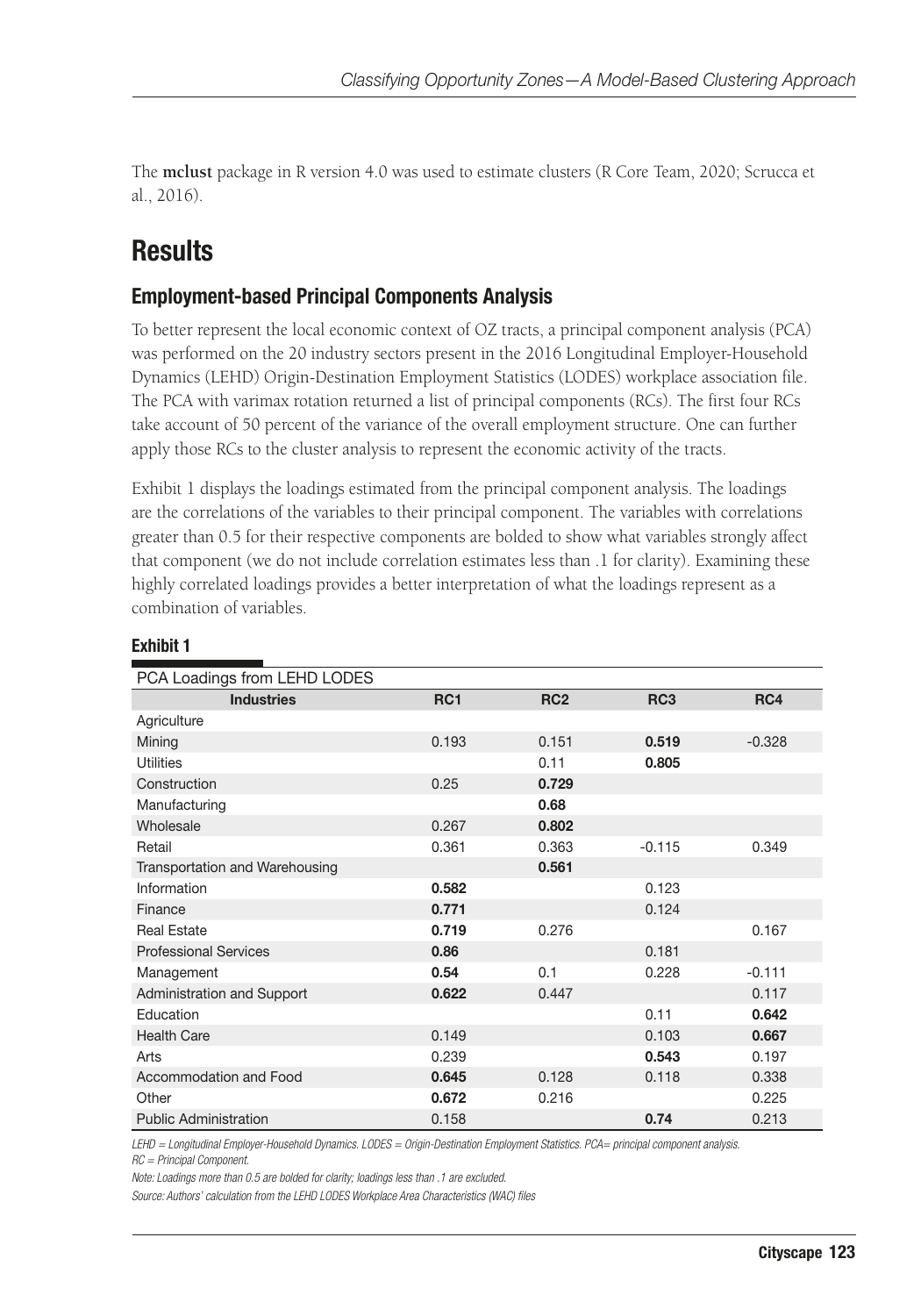The first component entails a mix of professional, food, and other services, including real estate, management, administrative and waste support, finance, information technology, other, and food/ accommodation services. This component falls into a more traditional understanding of "services" employment. The second component includes more traditional "industrial" jobs, including construction, manufacturing, wholesale/warehousing, and transportation. The third component is a more eclectic mix, including the arts, public administrative services, mining, and utilities. The final component encompasses educational and health services.

### Cluster Analysis

The final dataset used to estimate the clusters includes the 30,983 eligible tracts (exhibit 2). The data were clustered on six variables:

- The Urban Institute investment score.
- The four principal components derived from the 2016 LEHD LODES industry employment.
- The standardized score of the neighborhood deprivation index.

The final estimate returned nine clusters. The following section covers the features of the clusters estimated and provides descriptive results of the predictor variables from the cluster analysis and a simple statistical test on the probability of a tract being selected as an Opportunity Zone on the basis of cluster identification.

| <b>Cluster Descriptive Stats</b> |                                   |                          |            |                             |                 |                 |                 |           |  |  |  |
|----------------------------------|-----------------------------------|--------------------------|------------|-----------------------------|-----------------|-----------------|-----------------|-----------|--|--|--|
| <b>Cluster</b>                   | <b>Number of</b><br><b>Tracts</b> | <b>Designated</b><br>(%) | <b>NDI</b> | Urban Inst.<br><b>Score</b> | RC <sub>1</sub> | RC <sub>2</sub> | RC <sub>3</sub> | RC4       |  |  |  |
| 1                                | 3.346                             | 33.59%                   | 0.75       | 5.4                         | 0.162           | $-0.128$        | 0.043           | 0.4901    |  |  |  |
| 2                                | 3,525                             | 14.64%                   | 1.10       | 3.5                         | $-0.210$        | $-0.332$        | $-0.037$        | $-0.3544$ |  |  |  |
| 3                                | 2.103                             | 40.94%                   | 0.73       | 6.8                         | 0.574           | 1.042           | 0.127           | 0.9451    |  |  |  |
| $\overline{4}$                   | 4.379                             | 25.65%                   | 0.94       | 5.9                         | $-0.088$        | $-0.018$        | $-0.100$        | $-0.2155$ |  |  |  |
| 5                                | 4,577                             | 16.91%                   | 0.69       | 4.7                         | $-0.205$        | $-0.229$        | $-0.034$        | $-0.3234$ |  |  |  |
| 6                                | 4.211                             | 18.26%                   | 1.00       | 5.1                         | $-0.136$        | $-0.324$        | $-0.071$        | $-0.2190$ |  |  |  |
| 7                                | 3.478                             | 32.81%                   | 0.75       | 6.3                         | $-0.024$        | 0.538           | $-0.122$        | $-0.0086$ |  |  |  |
| 8                                | 4.916                             | 24.92%                   | 0.68       | 4.8                         | $-0.124$        | $-0.224$        | $-0.013$        | $-0.0158$ |  |  |  |
| 9                                | 448                               | 45.98%                   | 0.30       | 7.4                         | 3.539           | 2.529           | 2.453           | 2.4006    |  |  |  |

#### Exhibit 2

*NDI = neighborhood deprivation index. RC = Principal Component*

*Note: NDI, Urban Institute, and RC values are group means.*

*Source: Authors' calculations of American Community Survey (ACS) for the NDI, Urban Institute Investment tool and Longitudinal Employer-Household Dynamics (LEHD) Origin-Destination Employment Statistics (LODES) Workplace Area Characteristics (WAC) files*

### Comparison of the Clusters

Examining the variation in features that went into the cluster analysis across the estimated classes is one way of exploring their differences. The following plots present the means and standard deviations of the clustering variables to visualize where they differ and overlap.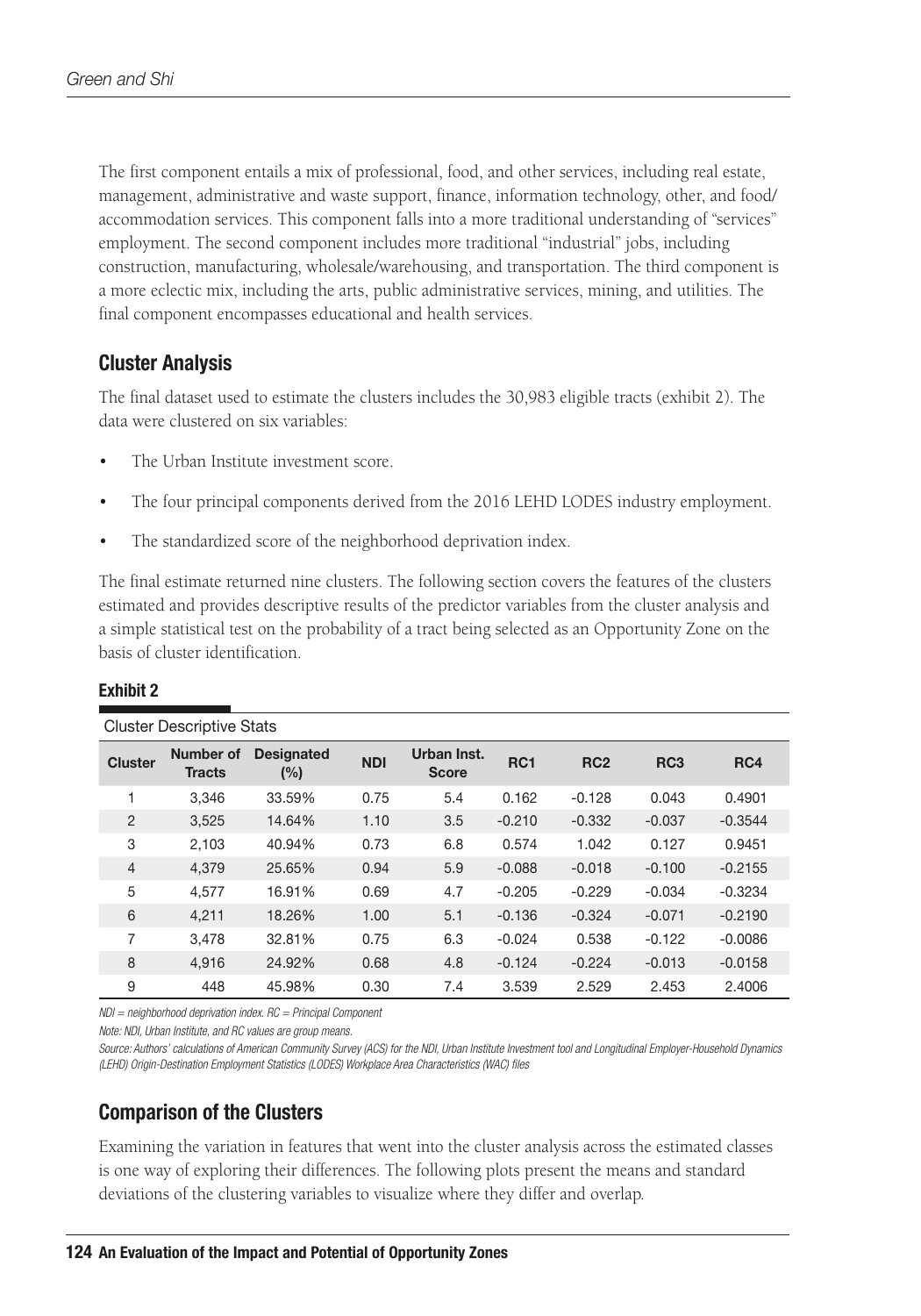Exhibit 3 shows the mean and standard deviation scores for the clusters' investment (group A) and neighborhood deprivation scores (group B) Of particular interest are clusters 3 and 9, which exhibit larger average investment scores and lower deprivation scores. Cluster 9, in particular, has the highest average investment score and the lowest average neighborhood deprivation index (NDI) score.





*Source: Authors' calculations*

Beyond the investment and deprivation scores, the employment principal components also highlight some extreme differences across clusters, particularly for cluster 9 (exhibit 4). The employment principal components represent not just a combination of variables that one can interpret as types of employment mixes but values estimated on the counts of jobs. As such, cluster 9 and, to a lesser extent, cluster 3, have much higher principal component scores due to the high absolute number of jobs found in their respective tracts. Additional individual clusters show higher average scores for individual components. Cluster 7, for example, has greater employment in the second component. The second component is made up primarily of industrial-type jobs, such as manufacturing, warehousing, and wholesale operations. Cluster 7 also has one of the higher average investment scores and one of the higher proportions of tracts ultimately designated even with a relatively larger overall number of tracts.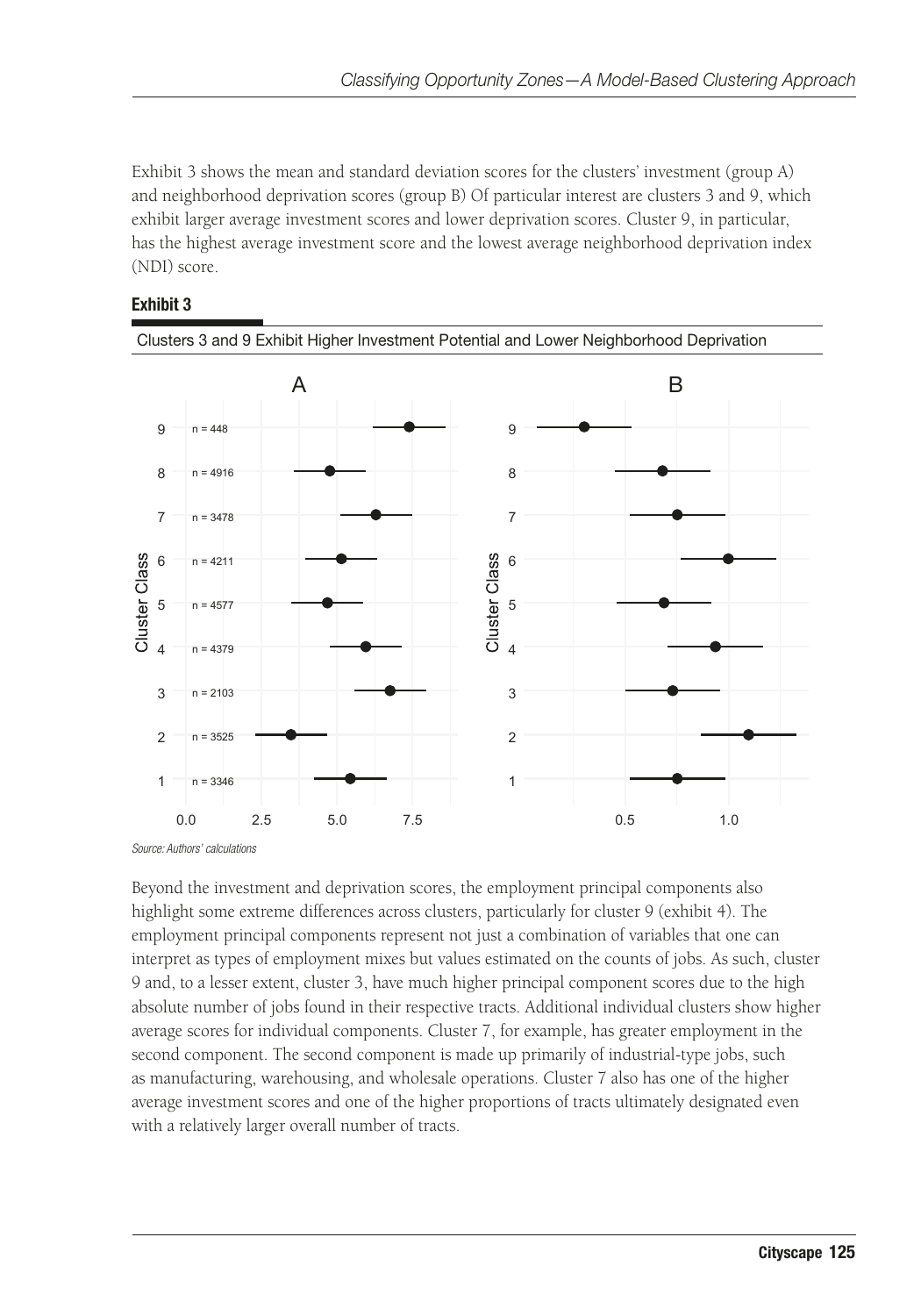

#### Exhibit 4

Cluster 9 Has Much Higher Employment Across All Types than Other Clusters

Finally, one can examine the variation in OZ designation across the cluster. The basic selection process for designation allowed for states to designate up to 25 percent of eligible tracts. Individual clusters have widely variable shares of tracts that were ultimately designated. Across all classes, the average proportion of tracts ultimately designated as Opportunity Zones is approximately 28 percent, but the values range from 14.5 to 46 percent (exhibit 5). Clusters 9 and 3 have 46.0 percent and 40.9 percent of their tracts, respectively, designated as an Opportunity Zone, whereas only 14.6 percent of the tracts in cluster 2 were ultimately designated. As a check, a chi-square test was conducted to examine whether the distribution of designated tracts differs across the nine clusters.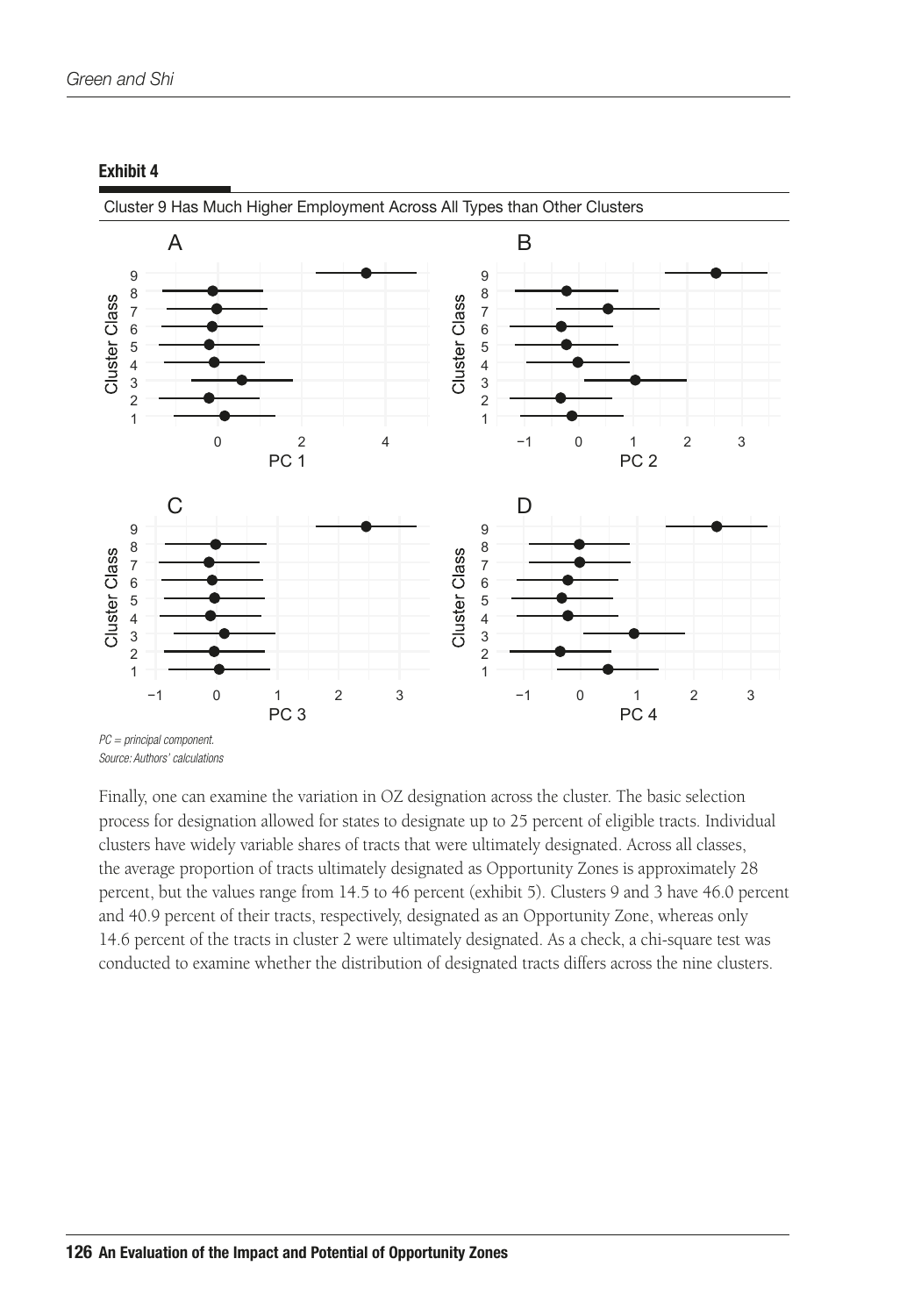

#### Exhibit 5

OZ Designation Varies Widely Across Classes

*Note: Chi-square statistic is 1100.2, which is below the significance level of 0.01, indicating that the Opportunity Zone designation across different clusters is statistically different.*

*Sources: U.S. Treasury Community Development Financial Institutions Fund; Authors' calculations*

# **Discussion**

This analysis is not the final say on a typology of tracts, but it offers a workable typology to gain a better understanding of the underlying variation of tracts and their relationship to their final designation. Clusters 3 and 9 stand out as interesting cases worthy of further exploration. Both clusters have higher average investment scores, lower neighborhood deprivation index scores (NDIs), and larger employment scores. Cluster 9 is the most extreme due to its overall smaller size but also because of the extreme average values across clustering variables. One way to explore this in more depth is through a cartographic review. The following paragraphs explore the Opportunity Zone geography of Portland, Oregon, to showcase how these clusters relate to social and economic geography of the city. Portland was chosen because of the authors' familiarity with and work in the region and because the city has been highlighted as a particularly extreme example of potential Opportunity Zone abuse (Buhayar and Leatherby, 2019).

Overall, 62 tracts were eligible for OZ designation in the city of Portland, and 11, or approximately 21.5 percent, were ultimately designated as Opportunity Zones (exhibit 6). The eligible tracts cover a wide array of the social geography of Portland, with the bulk of eligible tracts in the outer east part of the city. East Portland is predominately working class—it is a low-income area of the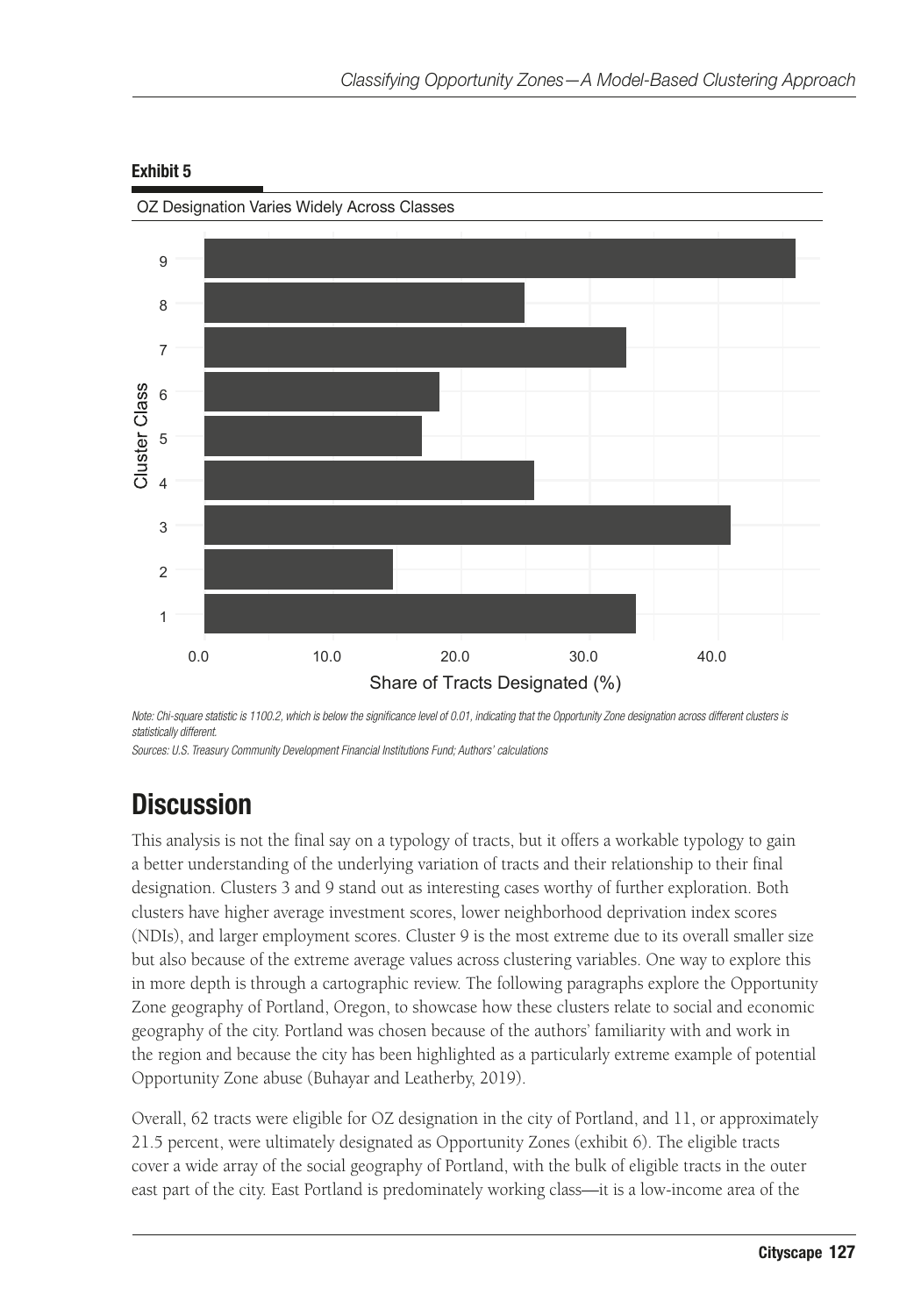city with a large immigrant and non-White population and a growing Black population due to gentrification pressures in the inner northeastern part of the city (Gibson, 2007; Goodling, Green, and McClintock, 2015). Although an area of modest incomes, East Portland is a growing part of the city that is relatively underinvested compared with the inner east and western parts of the city. Eventual OZ designation is concentrated in the downtown/Central Eastside area of the city and a handful of tracts designated in outer east Portland—not including the tract that holds Portland International Airport, in the northeastern section of the city.

#### Exhibit 6



*LIC = Low Income Community. OZ = Opportunity Zone. Source: U.S. Treasury Community Development Financial Institutions Fund*

Ultimate OZ designation is not only geographically uneven in Portland, but the tracts that were selected map to the more extreme clusters, particularly clusters 3 and 9. Of the 11 designated OZs, 8, or approximately 73 percent, are in clusters 3 and 9, with 5 of the tracts in cluster 9. Comparing the proportion of eligible tracts to those that were ultimately designated across the nine clusters reveals the story from another perspective. All five eligible tracts in cluster 9 have been designated, and three out of six, or 50 percent, of the eligible tracts in cluster 3 have been designated. Only 3 out of 51, approximately 6 percent, of the eligible tracts in clusters other than 3 and 9 have been designated (exhibit 7).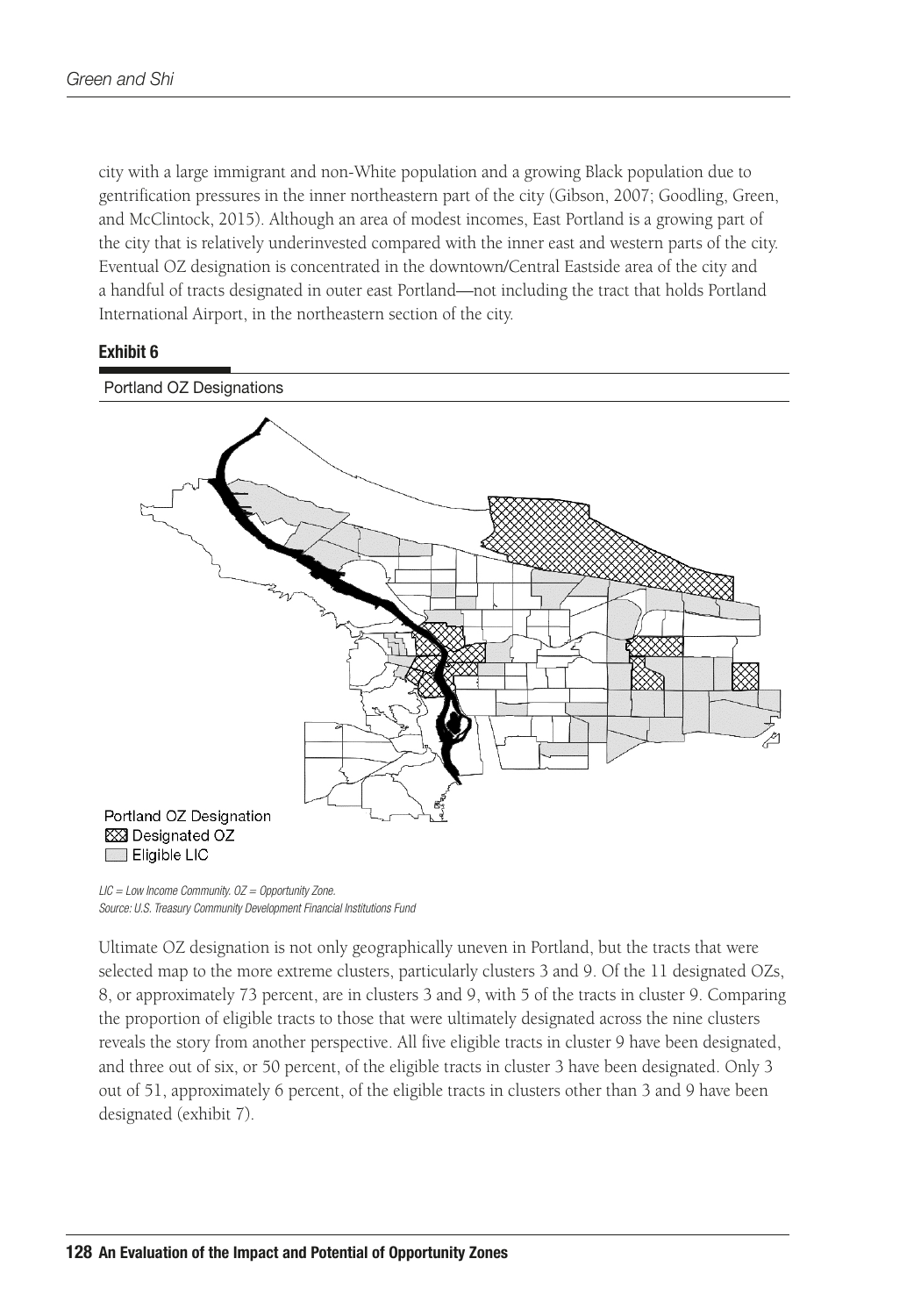

#### Exhibit 7

OZ Designations are Uneven Across Portland's Geography

*OZ = Opportunity Zone.*

Note: It is not possible to track what investment, if any, has gone to the designated tracts in Portland due to data restrictions, but because the majority of the *tracts are downtown or in the inner east parts of the city, one knows what investment is likely to flow in that direction, regardless. Recent work tracking such investments shows that investment is flowing into areas that least need additional investment (Kennedy and Wheeler, 2021). Sources: U.S. Treasury Community Development Financial Institutions Fund; Authors' calculations*

Portland serves as an example of the potential for this typology to offer planners a rough geography of investment attractiveness and OZ designation. Portland represents a more extreme case in terms of the zones ultimately designated being heavily concentrated in clusters that are high in terms of investment potential with a relative lack of material deprivation. This typology is based on a national sample of tracts but has clear, rather localized parallels.

# Conclusion

To conclude, the authors developed a typology of OZ tracts based on their socioeconomic conditions at the time of designation to better understand what features are associated with designation. Using a combination of the Neighborhood Deprivation Index, the Urban Institute's OZ typology, and the first four principal components of a combination of the Longitudinal Employer-Household Dynamics Origin-Destination (LEHD) jobs data, a nine-cluster typology of tracts using a model-based clustering approach was developed. Clusters 3 and 9 were identified as robust employment centers with relatively low neighborhood deprivation and high investment scores compared with other tracts. Those clusters also had a significantly higher proportion of their eligible tracts designated as OZs compared with other clusters. Using Portland as an example, the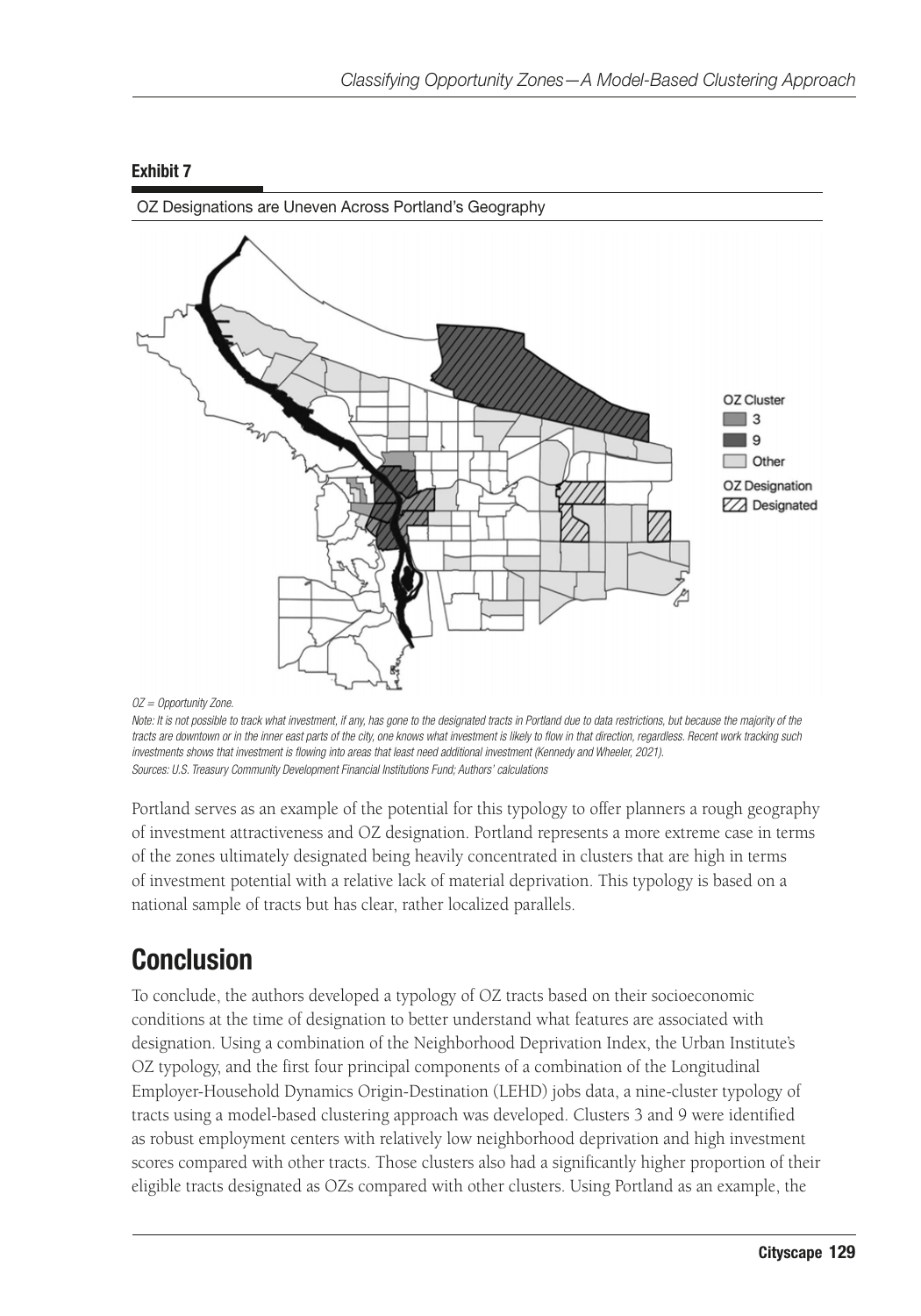authors found that clusters 3 and 9, concentrated in the downtown and inner east parts of the city, made up a majority of designated tracts at the expense of tracts in the more disinvested eastern part of the city.

What should planners and policymakers take from this? First, the authors hope to offer greater conceptual clarity of the underlying attributes and structure of Opportunity Zones (OZs). Nearly 4 years into the program, a lack of clarity still exists at local levels about what OZs are, what they represent in terms of investment opportunity, and how to take greater advantage of them. This article cannot answer the last two concerns, but it does offer some conceptual clarity as to what OZs can represent. Secondly, this paper strives to introduce model-based clustering to planners and policymakers as an alternative approach for cluster analysis and typology production. Planners, in particular, make extensive use of varied indices and typologies, but they are often simply weighted averages or sums, calling into question their conceptual validity. Model-based clustering allows for a more flexible, defensible, and rigorous approach to clustering in an open-source framework. As government at all levels continues to focus on "data-driven" approaches and making better use of administrative and publicly available data, it is incumbent on practitioners and policymakers to be aware of tools and techniques that can maximize the impact of available information.

Planners and policymakers face a bevy of challenges with Opportunity Zones. The built-in ambiguity of the program has allowed tens of billions of dollars to enter various regions across the country without clear tracking or monitoring until relatively recently. The selection process of designated zones was also highly variable across the country, placing the stated goal of the policysteering investment into disinvested areas at risk. Underneath those issues, however, lie a set of fundamental conceptual problems. What are the features of some zones that make them attractive for designation, and what are the features that make zones attractive investment opportunities?

Knowing what makes zones attractive for investment is not answerable in a straightforward fashion, especially given the lack of widely available monitoring data. With the newer reporting requirements in place, there is hope the Department of the Treasury will release investment data soon so policymakers can have a better idea of the impact and geography of these investments. Ultimately, what makes a tract attractive for investment—or not—or being designated is an inductive problem that lends itself well to the kinds of exploratory analysis presented here. A cluster analysis of this sort will not and cannot be the final word on the operation of this program, but if policymakers and planners have a structure to better organize tracts, they can better anticipate and design policies to take advantage of OZs. The question of exactly how cities are integrating—or not—OZs with existing economic development policies is an active area of research, and studies such as this one potentially offer one way for planners to better understand the development potential of their local OZs.

The combination of varied machine learning approaches and public data offers immense opportunity for planners and researchers to explore policy problems in novel ways. Cluster analyses are not technologically novel, but making planners and policymakers more aware of these tools and their potential, especially using open-source software, is one way for local governments to embrace the ongoing data revolution. Local authorities have access to a wide array of not only public but also administrative data that can be more fruitfully mined with more experience and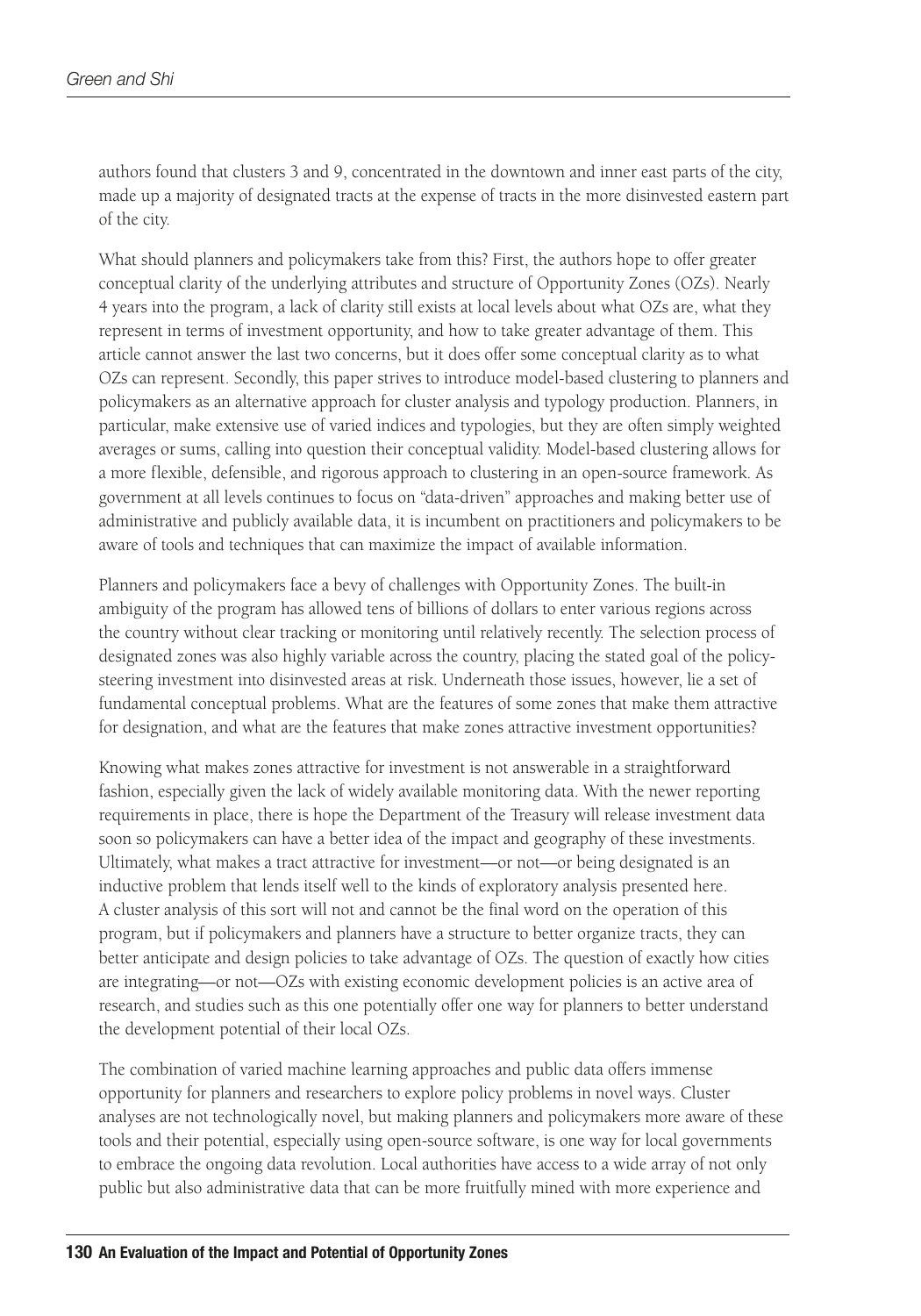guidance from researchers and technical experts on staff. Investment in human and technical capabilities will be a more significant issue for public authorities as society becomes ever more digitally dependent.

Opportunity zones (OZs) are likely to remain as they are for the life of the program. The program has a variety of issues that make it difficult for local officials, policymakers, and researchers to understand exactly what is going on within zones or, in the case of designation, how they were selected in the first place. Portland's OZs may give one pause in terms of how designation was decided given the immense need in the eastern part of the city compared with its downtown, but there is not a straightforward way to explore what is occuring with these tracts. This paper strives to show model-based clustering with a stylized example of a city that demonstrates to policymakers and planners the usefulness of exploratory data analyses, such as cluster analysis, in examining different features of ongoing policy initiatives and programs.

# **Acknowledgments**

The authors would like to thank Dr. Liming Wang for conceptual and computing support, Jackson Voelkel for assistance in calculating the NDI and Drs. Jordan Purdy and Brian Glass from the State of Oregon Department of Human Services as early readers.

# **Authors**

Jamaal Green is a postdoctoral fellow at the University of Pennsylvania Weitzman School of Design. Wei Shi is a data scientist at Travelers.

# **References**

Brazil, Noli, and Amanda Portier. 2021. "Investing in Gentrification: The Eligibility of Gentrifying Neighborhoods for Federal Place-Based Economic Investment in U.S. Cities." *Urban Affairs Review*, July 27. [https://doi.org/10.1177/10780874211032637.](https://doi.org/10.1177/10780874211032637)

Buhayar, Noah, and Lauren Leatherby. 2019. "Welcome to Tax Breaklandia," Bloomberg Businessweek. <https://www.bloomberg.com/graphics/2019-portland-opportunity-zones/>.

Drucker, Jesse, and Eric Lipton. 2019. "How a Trump Tax Break to Help Poor Communities Became a Windfall for the Rich," *The New York Times*, August 31.

Ernsthausen, Jeff, and Justin Elliott. 2019. "A Trump Tax Cut Meant to Help Poor Areas Could Pay Off for Kevin Plank and Goldman Sachs Thanks to Misaligned Maps," *Baltimore Sun*, June 19. [https://www.baltimoresun.com/business/real-estate/bs-bz-plank-opportunity-zone-20190612-story.html.](https://www.baltimoresun.com/business/real-estate/bs-bz-plank-opportunity-zone-20190612-story.html)

Gibson, Karen J. 2007. "Bleeding Albina: A History of Community Disinvestment, 1940–2000," *Transforming Anthropology* 15 (1): 3–25. [https://doi.org/10.1525/tran.2007.15.1.03.](https://doi.org/10.1525/tran.2007.15.1.03)